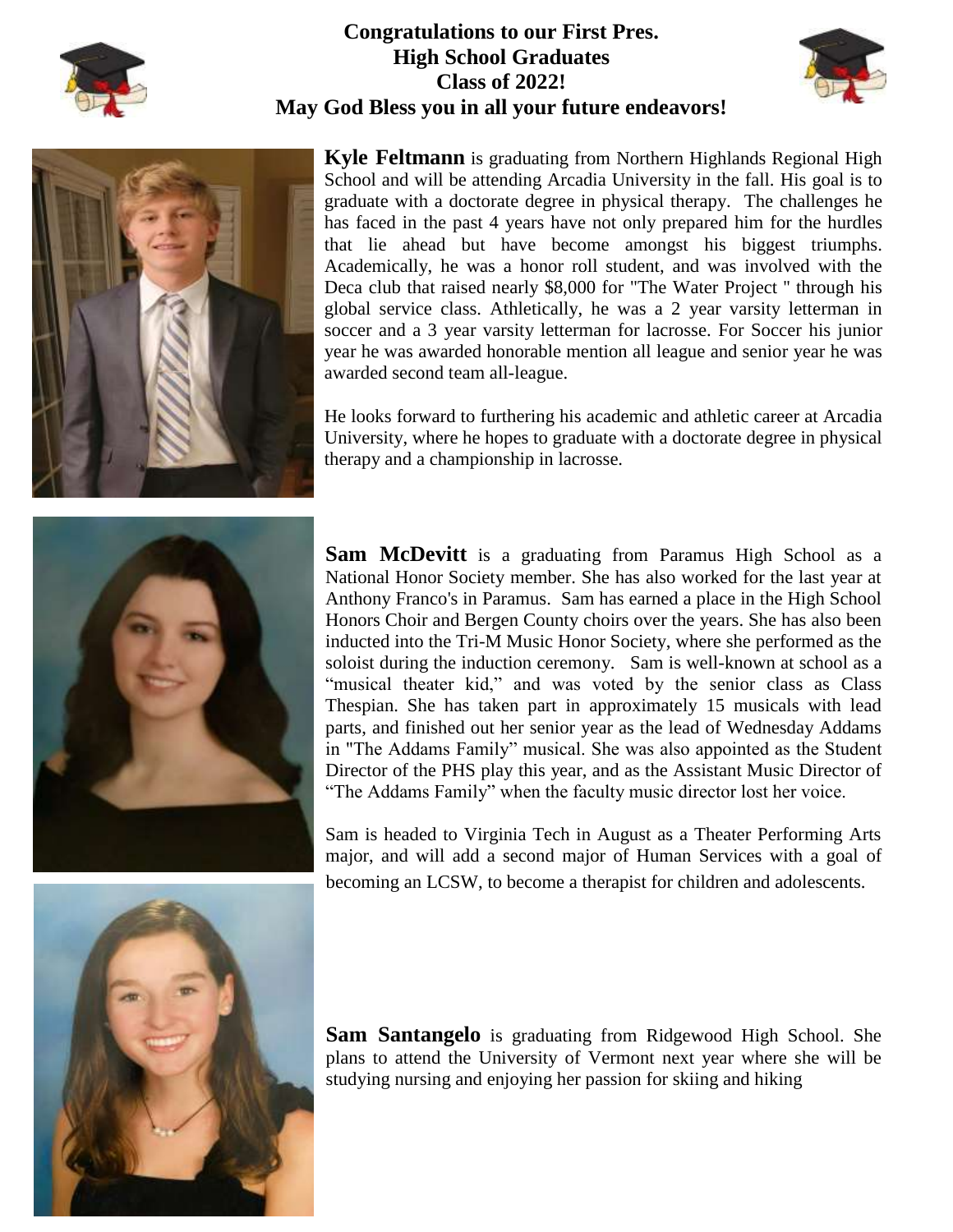

**Gianna Torielli** is graduating this June from Ridgewood High School, and will be continuing her education at Clemson University in Clemson, South Carolina, this fall. At Clemson, Gianna will be majoring in Secondary Education in Social Studies and minoring in Political Science, with this degree she plans on becoming a high school history or government teacher. Throughout her time at Ridgewood High School, Gianna has run on the cross country and track teams, as well as run the RHS Vegan Club. Outside of school, Gianna has danced at Ridgewood Performing Arts Center for over 12 years, where she has performed in the RPAC Holiday Show and Spring Recital every year. Additionally, Gianna works at Orange Leaf Frozen Yogurt in Downtown Ridgewood, and babysits for several families around town. In college, Gianna plans on rushing a sorority, as well as joining the running club. She is excited for this new stage in her life!



**Palmer Yates** is graduating from Ridgewood High School and will be attending West Point Class and will be a member of the class of 2026 . He leaves on June 27th for Cadet Basic Training and will start his studies in September.

At RHS Palmer played football and lacrosse and is one of the captains of the lacrosse team. He is a member of the National honor society and national Spanish honor society. He is class VP, a leader of the Cambodia Club, and co-president of the Support Our Troops Club. Go Army!







**Congratulations to our First Pres. College Graduates Class of 2022! May God Bless you in all your future endeavors!**

**Sophia Burger** graduated Cum Laude from the University of Delaware on May 28th with a Bachelor of Science in Criminal Justice and two minors in Political Science and Forensic Science. After working as an intern with the Jacksonville Urban League Center for Advocacy and Social Justice the summer of her Junior year, she was invited to stay on as a parttime employee as their Social Justice Intern Coordinator, where she oversees projects with various nonprofits and charities, aiding underserved communities advocating for criminal justice reform, improved access to dental and healthcare access, and voting rights, among other social justice issues. She has been working for the non-profit remotely for over a year, and plans to continue her advocacy work. She looks forward to pursuing a career in NYC in the criminal justice field.